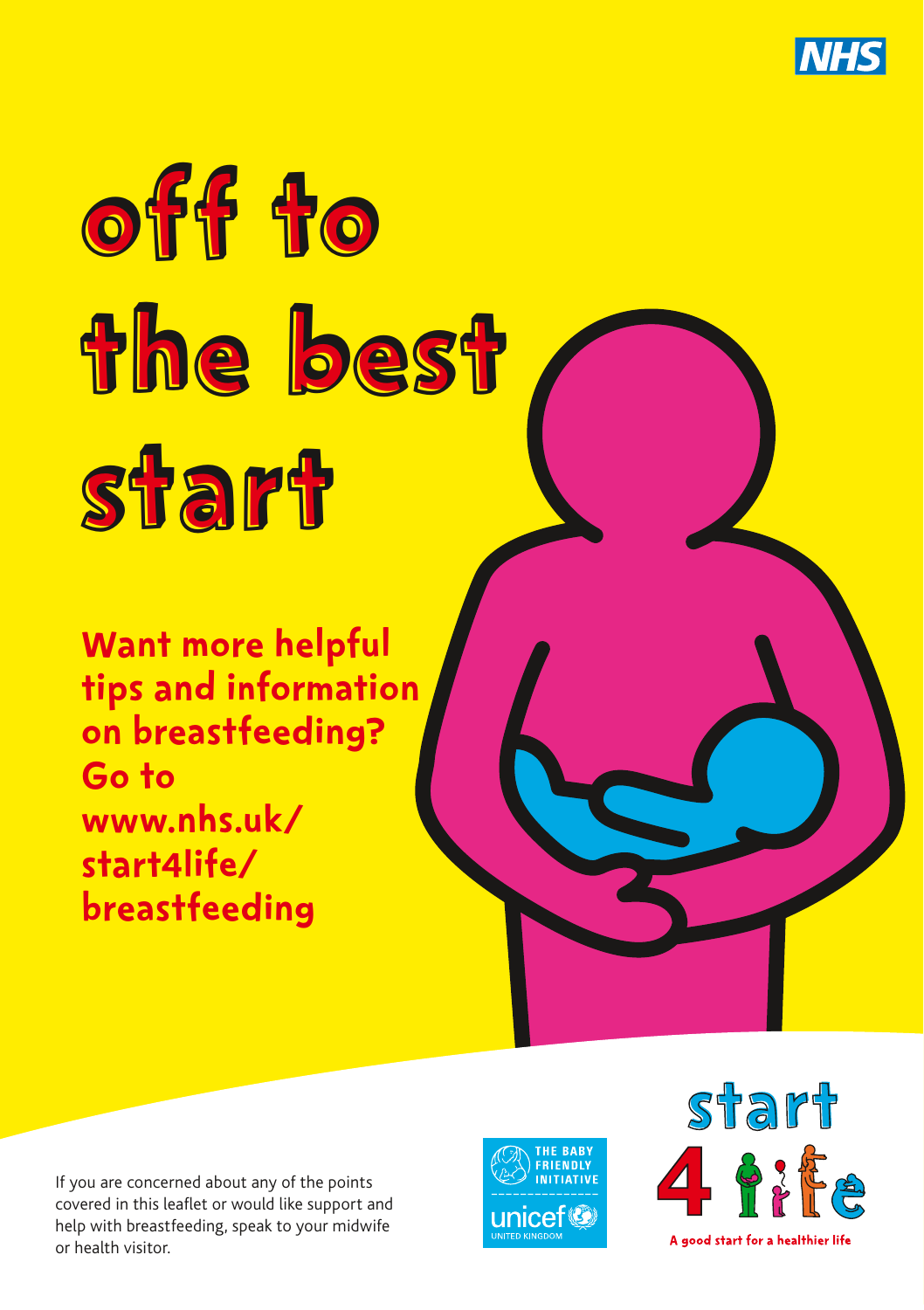## Breastfeeding is good news for baby and you

- Breast milk is tailor-made for your baby and gives them all the nutrients they need in the first 6 months, and alongside other foods thereafter.
- Breast milk boosts your baby's ability to fight illness and infection.
- Breastfeeding lowers your risk of breast cancer and ovarian cancer, and burns about 500 calories a day.
- Breastfeeding is a great way to strengthen the bond between you and your baby.

## How to breastfeed



1. Hold your baby's whole body close with his nose level with your nipple.



2. Let your baby's head tip back a little so that his top lip can brush against your nipple. This should help your baby to make a wide open mouth.



3. When your baby's mouth opens wide, his chin is able to touch your breast first, with his head tipped back so that his tongue can reach as much breast as possible.



4. With his chin firmly touching your breast and his nose clear, his mouth is wide open. There will be much more of the darker skin visible above your baby's top lip than below his bottom lip. Your baby's cheeks will look full and rounded as they feed.

For information on how to express and store milk visit: [unicef.uk/handexpression](https://www.unicef.org.uk/babyfriendly/baby-friendly-resources/video/hand-expression/?utm_source=shorturl&utm_medium=shorturl&utm_campaign=shorturl&utm_content=shorturl-handexpression)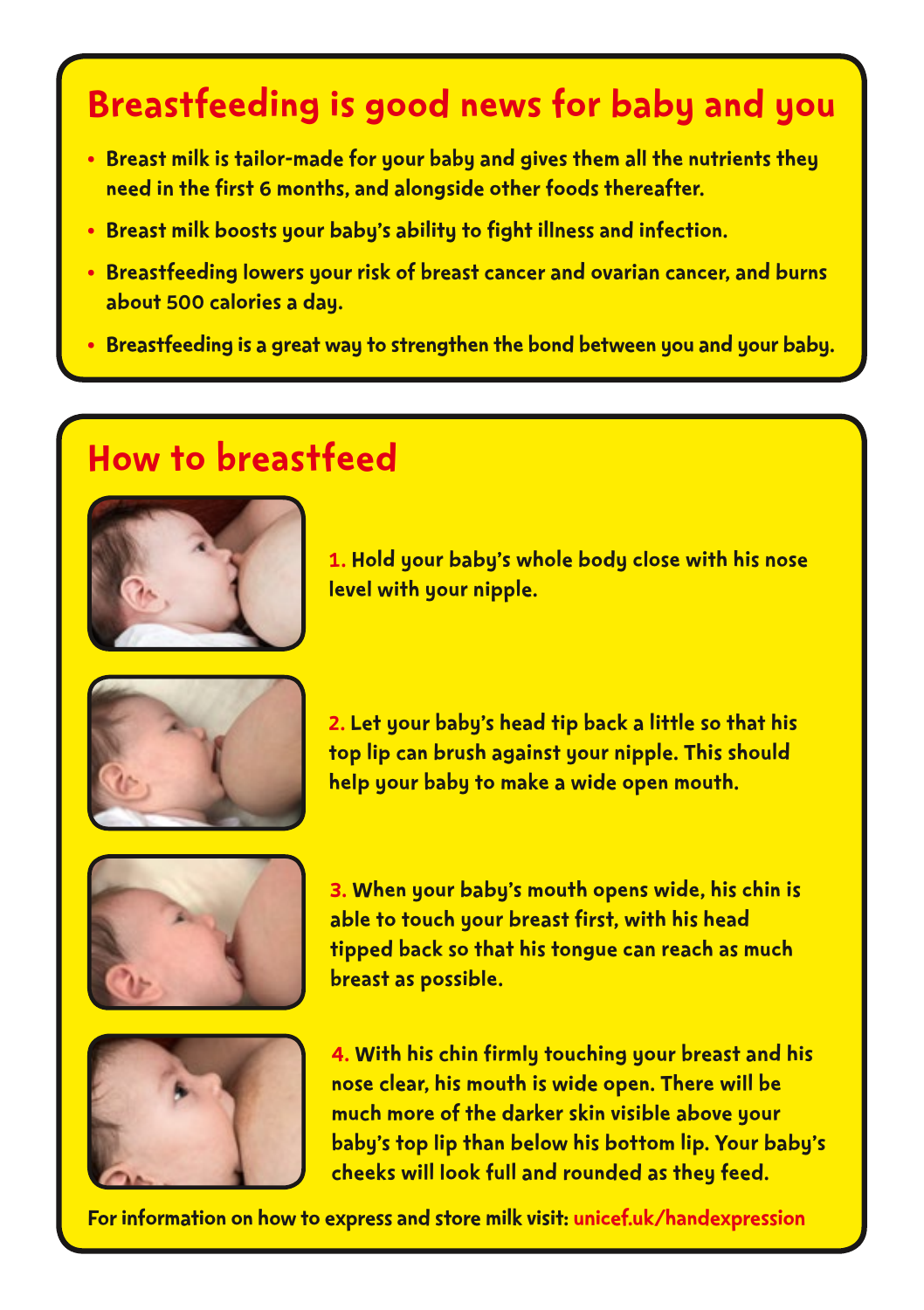# Signs that your baby is feeding well

- Your baby has a large mouthful of breast.
- It doesn't hurt you when your baby feeds (although the first few sucks may feel strong).
- Your baby rhythmically takes long sucks and swallows (it is normal for your baby to pause from time to time).
- Your baby finishes the feed and comes off the breast on his or her own and your breasts and nipples should not be sore.

# How do I know my baby is getting enough milk?



- Your baby should be back to his birth weight by 2 weeks and then continue to gain weight.
- In the first 48 hours, your baby is likely to have only 2 or 3 wet nappies. Wet nappies should then start to become more frequent, with at least 6 every 24 hours from day 5 onwards.
- At the beginning, your baby will pass a black tar-like stool (poo) called meconium.
- By day 3, this should be changing to a lighter, runnier, greenish stool.
- From day 4 and for the first 4 6 weeks your baby should pass at least 2 yellow stools a day.
- If your baby has not pooed in the last 24-48 hours, speak to your midwife or health visitor as this can mean they are not getting enough milk.
- Most babies pass lots of stools and this is a good sign. Remember, it's normal for breastfed babies to pass loose stools.
- Your baby should be content and satisfied after feeds and will come off the breast on his or her own.